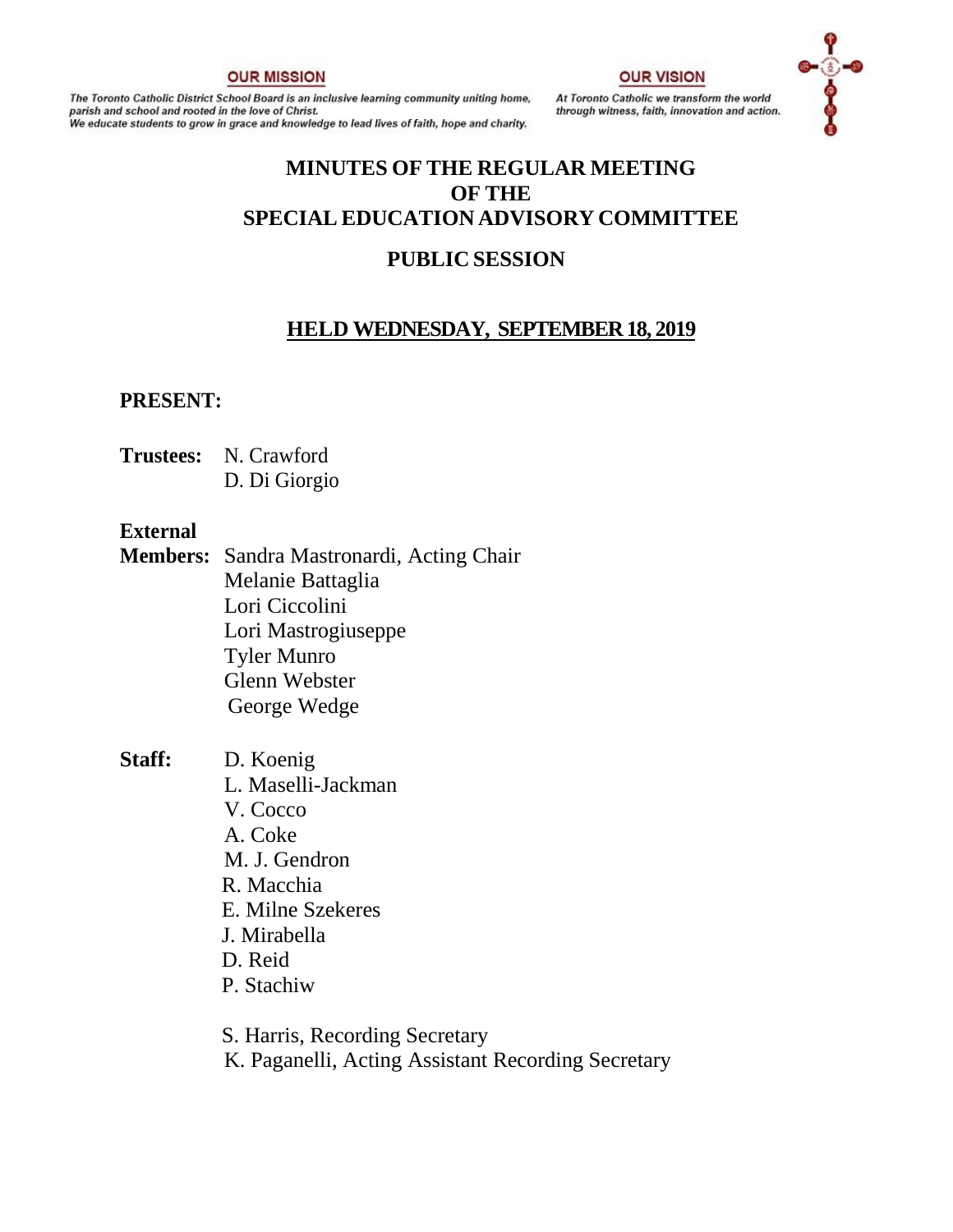## **2. Roll Call & Apologies**

Apologies were extended on behalf of Trustee Kennedy, Gizelle Paine and Mary Pugh.

# **3. Approval of the Agenda**

MOVED by Lori Mastrogiuseppe, seconded by George Wedge, that the Agenda, as amended to include Inquiries: Items 15b) From Tyler Munro regarding Qualifications for Principals and Vice Principals; and 15c) From Sandra Mastronardi regarding College Level Courses, be approved.

On the Vote taken, the Motion was declared

CARRIED

# **4. Declarations of Interest**

There were none.

# **5. Approval & Signing of the Minutes of the Meeting**

MOVED by Trustee Crawford, seconded by George Wedge, that the Minutes of the Regular Meeting held June 12, 2019 be approved with the following amendment:

Page 4 – Item 6b) – Replace *12.6.9x* with *12.6*.

On the Vote taken, the Motion was declared

CARRIED

Trustee Di Giorgio joined the table at 7:10 pm.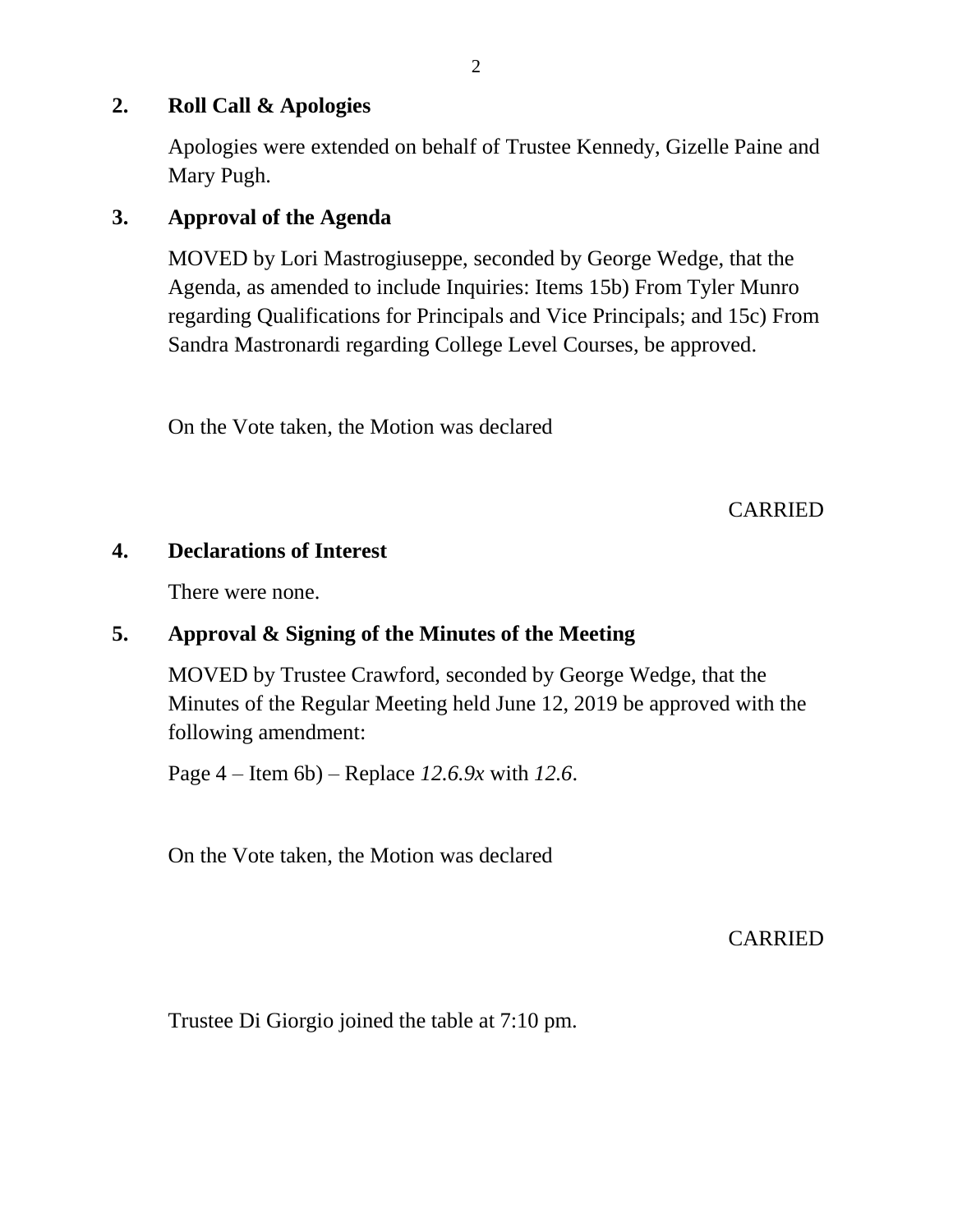### **8. Unfinished Business**

MOVED by Lori Ciccolini, seconded by Lori Mastrogiuseppe, that Item 8a) be adopted as follows:

**8a) Parent Voice Survey Working Committee Formation (Verbal Report)**  received.

Committee Members: Melanie Battaglia, Sandra Mastronardi, Tyler Munro and George Wedge.

On the Vote taken, the Motion was declared

### CARRIED

#### **10. Consent and Review**

The Chair reviewed the Order Paper and the following Items were held:

- 11a) Tyler Munro;
- 11d) Sandra Mastronardi;
- 11e) Sandra Mastronardi;
- 11f) Tyler Munro;
- 12a) Melanie Battaglia;
- 12b) Tyler Munro;
- 12d) Tyler Munro;
- 15b) Tyler Munro; and
- 15c) Sandra Mastronardi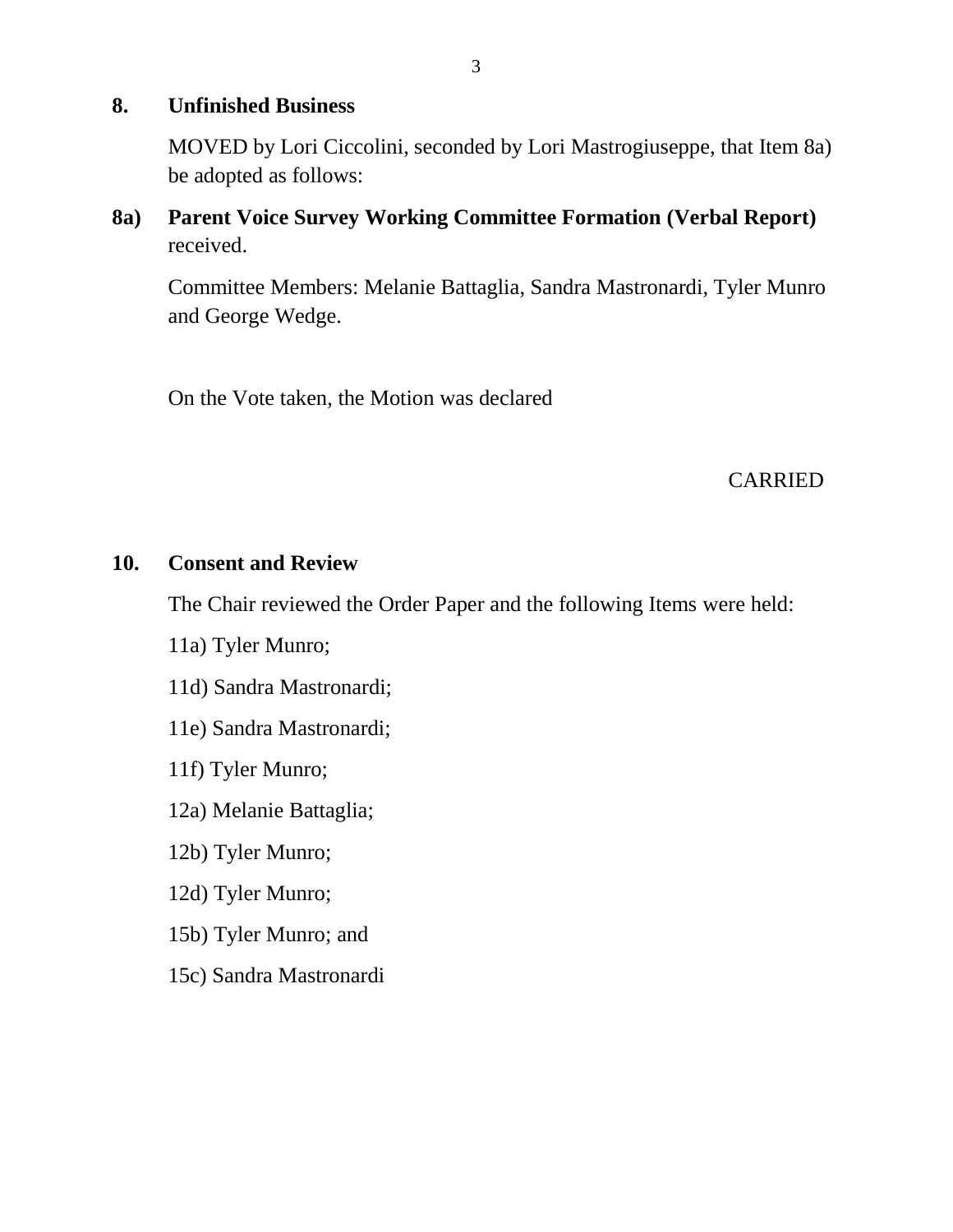With the consent of the Committee, George Wedge withdrew Item 12c) Inquiry regarding Temporary Accessibility Device and Process to Convert it to a Permanent Fixture.

MOVED by Trustee Crawford, seconded by Lori Ciccolini, that the Items not held be received.

On the Vote taken, the Motion was declared

CARRIED

# **ITEMS NOT HELD AS CAPTURED IN THE ABOVE MOTION**

- 11b) Special Education Superintendent Update;
- 11c) Letters from Greater Essex County District School Board 11.c.1; 11.c.2; 11.c.3; 11.c.4; and
- 16a) Learning Disabilities Association of Ontario (LDAO) June Circular

# **11. Communications**

MOVED by Tyler Munro, seconded by Trustee Di Giorgio, that Item 11a) be adopted as follows:

**11a) SEAC Monthly Calendar Review** that SEAC recommend to Board that the Superintendent of Safe Schools be invited to present the Safe Schools report at the October 16, 2019 Special Education Advisory Committee (SEAC) meeting.

MOVED in AMENDMENT by Tyler Munro, seconded by George Wedge, that SEAC recommend to Board that the Safe Schools report be presented every school year, in September or October, to SEAC.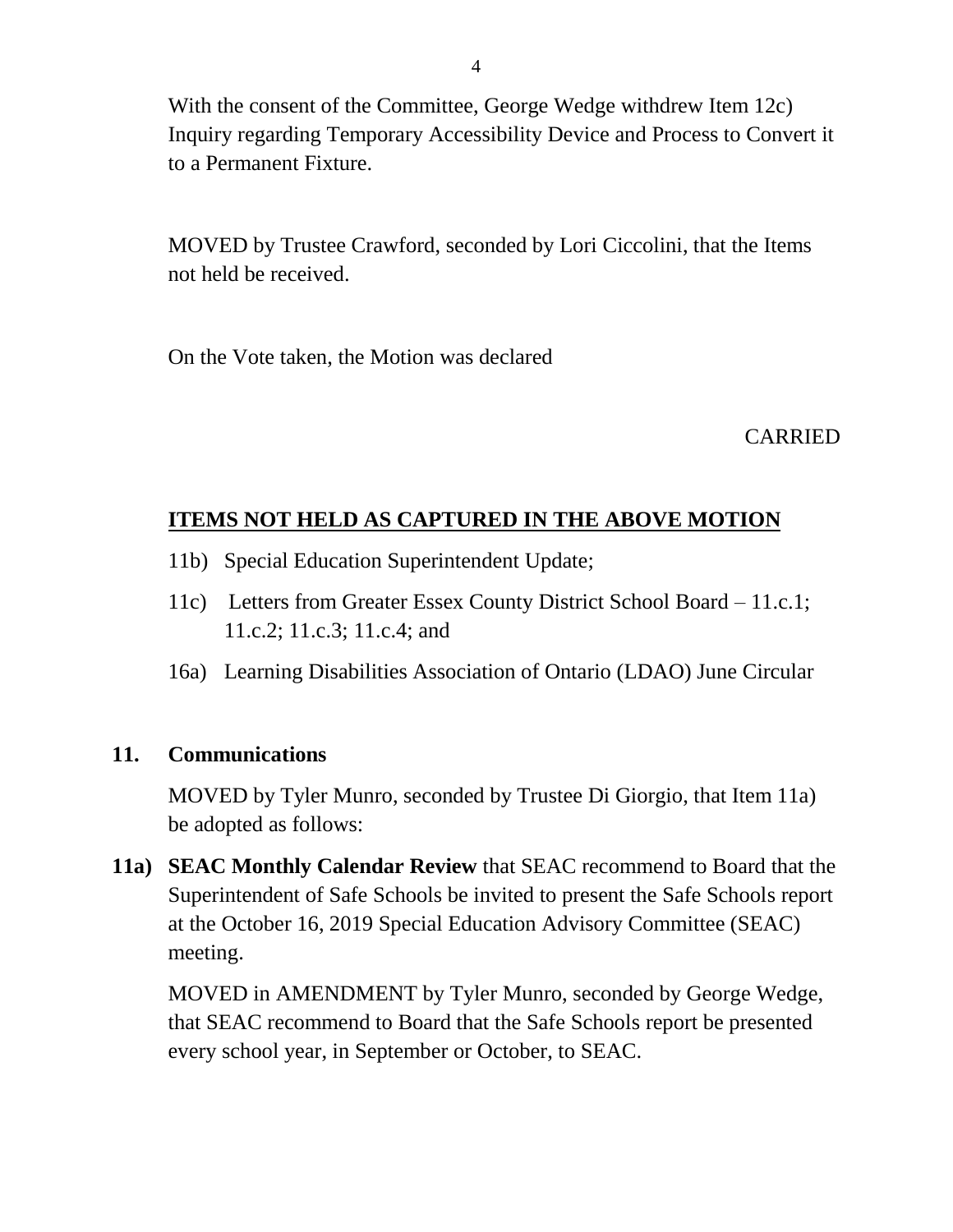On the Vote taken, the AMENDMENT was declared

### CARRIED

On the Vote taken, the Motion, as amended, was declared

### CARRIED

Sandra Mastronardi relinquished the Chair to Trustee Crawford.

MOVED by Sandra Mastronardi, seconded by Lori Ciccolini, that Item 11d) be adopted as follows:

**11d) Special Services Education Parent Fair, Saturday, November 9, 2019 (Verbal Report)** received.

On the Vote taken, the Motion was declared

### CARRIED

MOVED by Lori Mastrogiuseppe, seconded by George Wedge, that Item 11e) be adopted as follows:

## **11e) Special Education Program Map Update (Verbal Report)** received.

On the Vote taken, the Motion was declared

CARRIED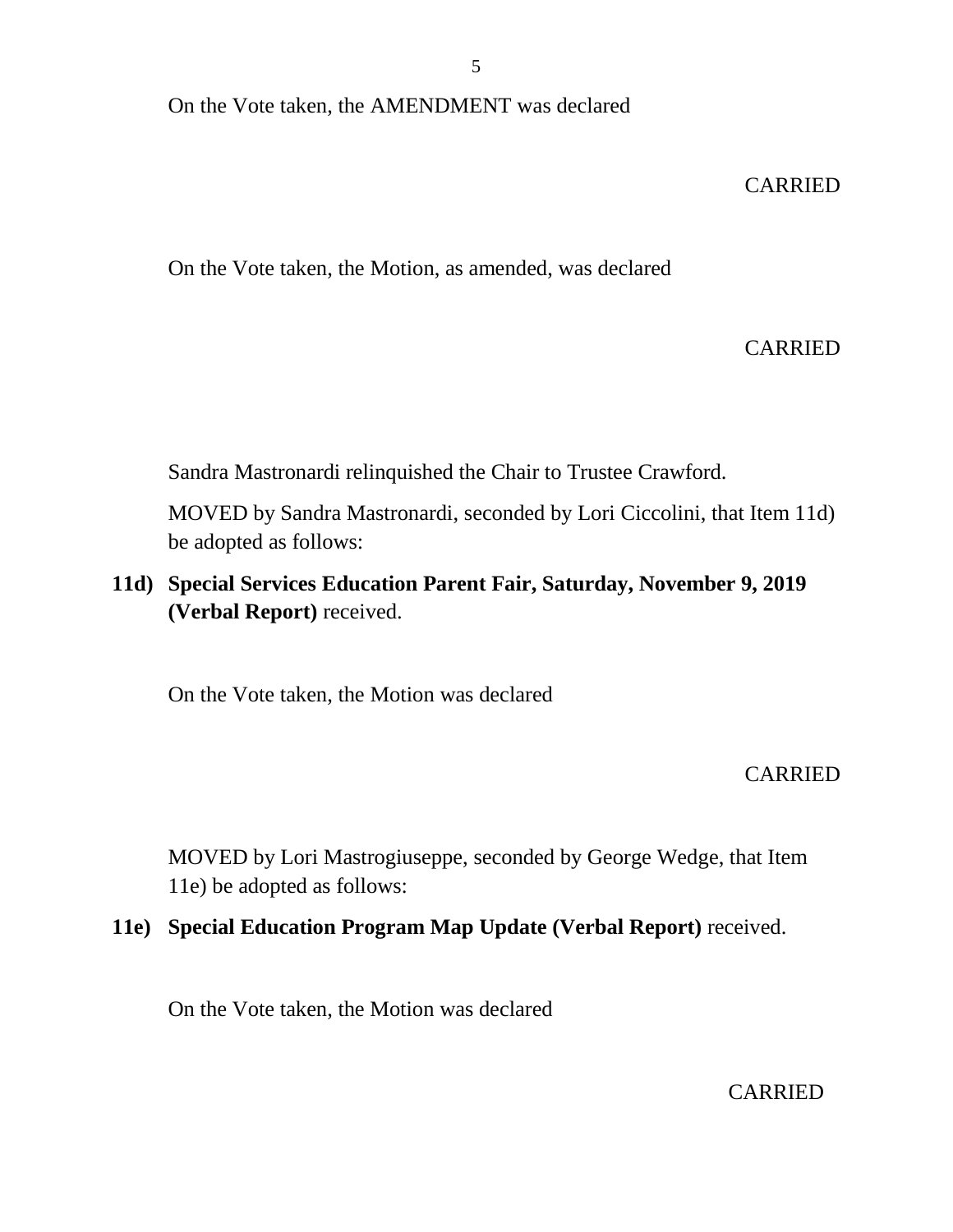MOVED by George Wedge, seconded by Glenn Webster, that Item 11f) be adopted as follows:

# **11f) Service Animal Policy (Verbal Report)** received.

On the Vote taken, the Motion was declared

### CARRIED

# **12. Matters Referred/Deferred to the Committee by the Board and Other Committees**

### **From the June 12, 2019 SEAC Meeting**

MOVED by Melanie Battaglia, seconded by Tyler Munro, that Item 12a) be adopted as follows:

# **12a) Responses to Concerns Raised by Delegations to the March 18, 2019 Special Board Meeting on Special Education** received.

Time for business expired and was extended by 15 minutes by unanimous consent, as per Article 12.6, to complete the debate on the Item.

On the Vote taken, the Motion was declared

### CARRIED

MOVED by Glenn Webster, seconded by Sandra Mastronardi, that Item 12b) be adopted as follows:

**12b) Inquiry from Tyler Munro regarding Classroom Windows** received.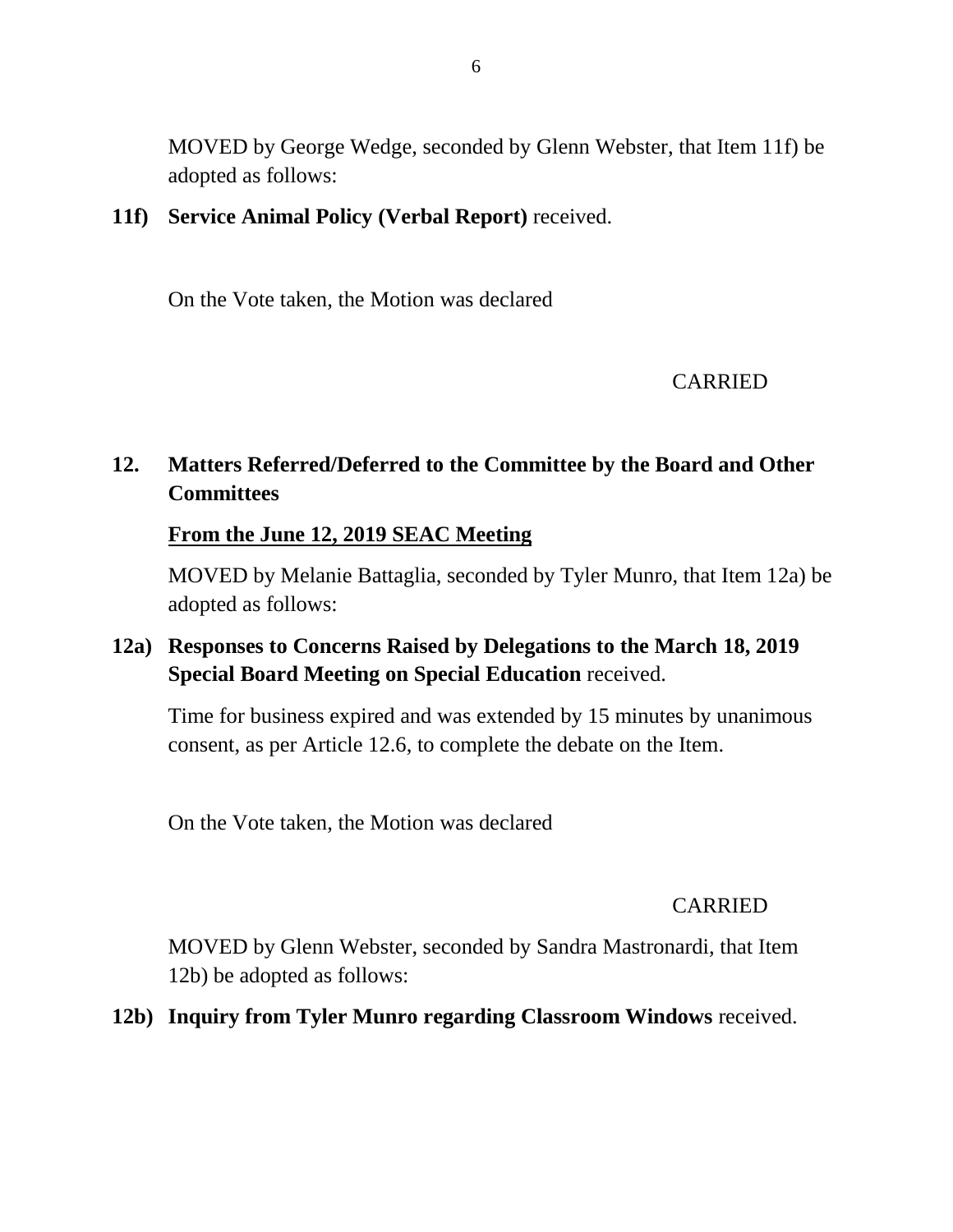On the Vote taken, the Motion was declared

CARRIED

Glenn Webster left the meeting at 8:59 pm.

MOVED by George Wedge, seconded by Melanie Battaglia, that Item 12d) be adopted as follows:

**12d) Staff Responses to Various SEAC Recommendations Pertaining to Programming and Supports for Students with Special Education Needs** received.

MOVED in AMENDMENT by Sandra Mastronardi, seconded by Melanie Battaglia, that SEAC recommend to Board that staff provide SEAC with a written outline of what supports/accommodations are available to help provide an inclusive landscape for SEN students in joining STEM/STEAM extracurricular activities and what role and responsibilities befall on both Principal and teaching staff in this process.

On the Vote taken, the AMENDMENT was declared

CARRIED

On the Vote taken, the Motion, as amended, was declared

# CARRIED

The Chair declared a 10-minute recess at 9:24 pm.

The meeting resumed at 9:38 pm with Trustee Crawford in the Chair.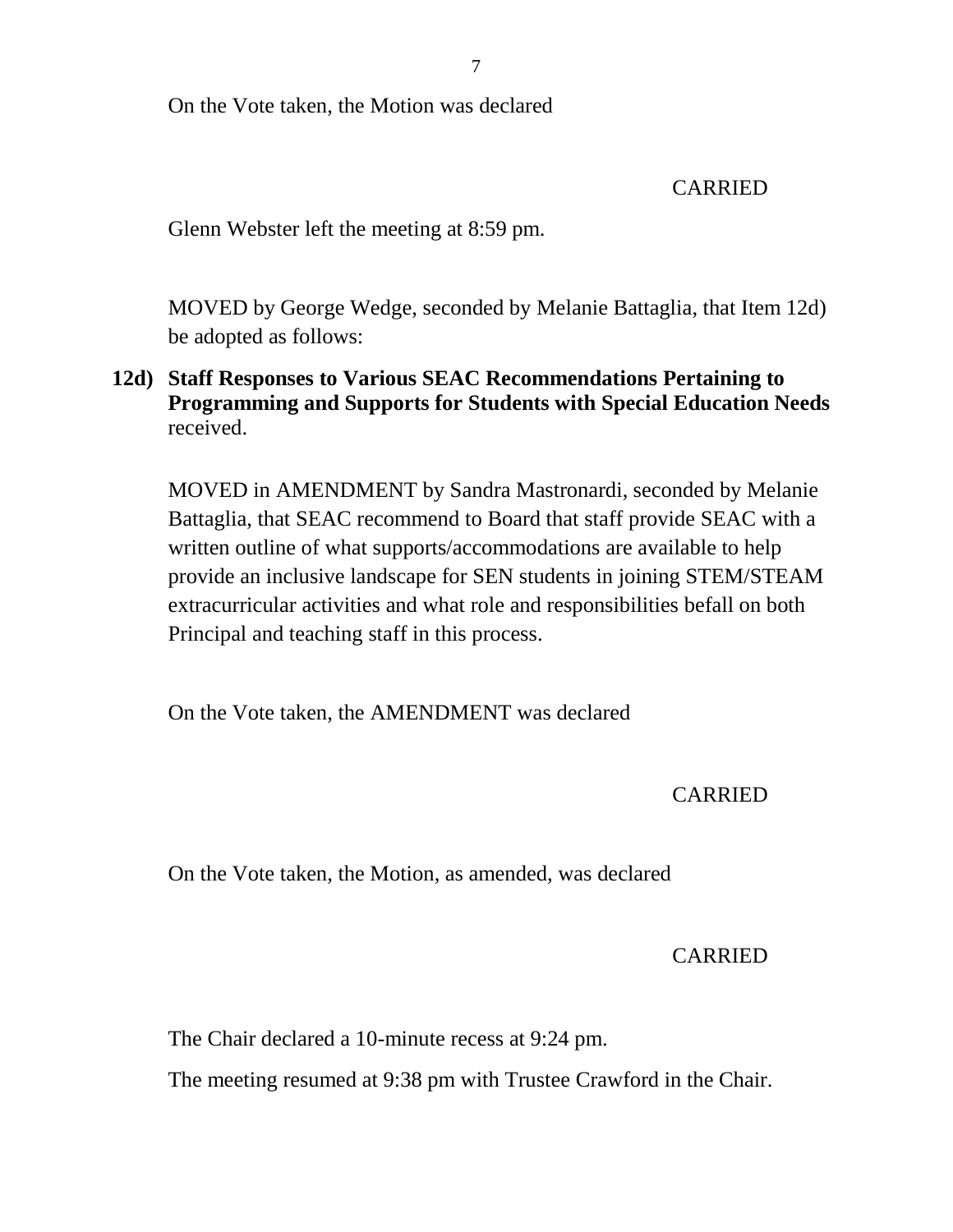**PRESENT: (**Following Recess)

**Trustees:** N. Crawford D. Di Giorgio

### **External**

**Members:** Sandra Mastronardi, Acting Chair Melanie Battaglia Lori Ciccolini Lori Mastrogiuseppe Tyler Munro George Wedge

The Chair called for volunteers to serve as the Accessibility for Ontarians with Disabilities (AODA) representatives.

Sandra Mastronardi and George Wedge volunteered.

MOVED by Tyler Munro, seconded by George Wedge, that George Wedge and Sandra Mastronardi serve as the primary and alternate OADA representatives respectively.

On the Vote taken, the Motion was declared

# CARRIED

#### **15. Inquiries and Miscellaneous**

MOVED by Sandra Mastronardi, seconded by Melanie Battaglia, that Item 15a) be adopted as follows:

**15a) Inquiry from Superintendent Linda Maselli-Jackman regarding Selection of SEAC Safe Schools Representative for 2019-2020** that Tyler Munro continue as the representative and Lori Mastrogiuseppe as the alternate.

On the Vote taken, the Motion was declared

8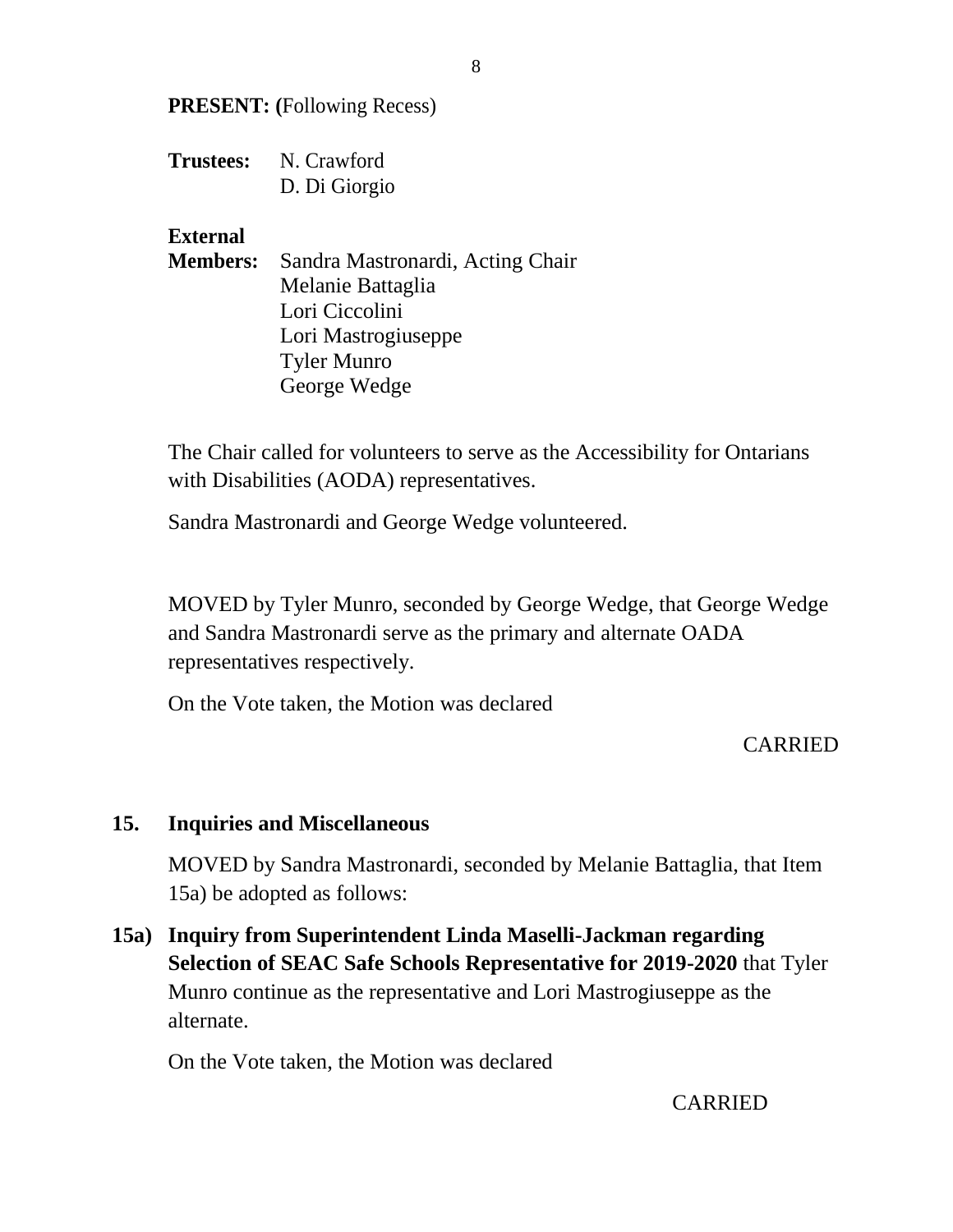MOVED by Tyler Munro, seconded by Sandra Mastronardi, that Item 15b) be adopted as follows:

**15b) Inquiry from Tyler Munro regarding Qualifications of Principals and Vice Principals** received and referred to staff for a response regarding extending the qualifications in Special Education to include the Director, Associate Directors and any senior Administrators who deal with students.

On the Vote taken, the Motion was declared

# CARRIED

MOVED by Sandra Mastronardi, seconded by George Wedge, that Item 15c) be adopted as follows:

**15c) Inquiry from Sandra Mastronardi regarding College Level Courses**  received.

On the Vote taken, the Motion was declared

### CARRIED

### **16. Association Reports**

- **16a) Learning Disabilities Association of Ontario (LDAO) June Circular**  removed from the Agenda.
- **18. Pending List**

MOVED by Sandra Mastronardi, seconded by George Wedge, that the Pending List be received.